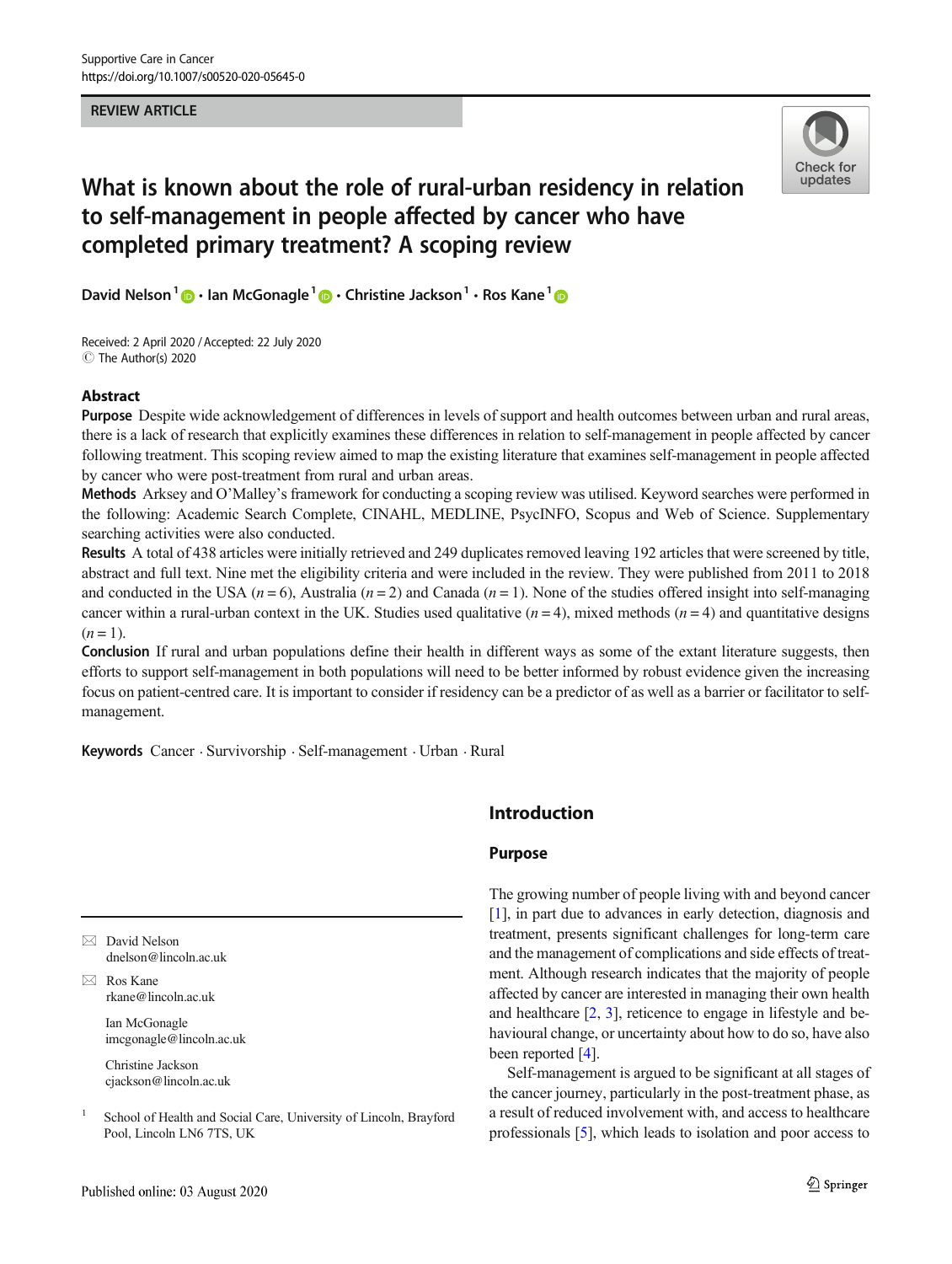post-treatment support and resources. A need for further research to enhance understanding of experiences after treatment, and to support self-management, has been acknowledged [\[6\]](#page-9-0).

Whilst there is no 'gold standard' definition of selfmanagement [\[7](#page-9-0)], it has been described as 'approaches used by the individual affected by cancer (or life limiting illness) and its effects to optimise living (with the illness and its effects)' [[8](#page-9-0)]. In the UK, the National Cancer Survivorship Initiative (NCSI) expanded this further and defined cancer self-management as awareness and active participation by the person affected by cancer in their recovery, recuperation and rehabilitation, to minimise the consequences of treatment, and promote survival, health and well-being [[9\]](#page-9-0).

Despite it being difficult to define and categorise, the concept of self-management has become well established within the cancer survivorship literature over the last decade [[5,](#page-9-0) [10](#page-9-0)–[22](#page-10-0)]. This has been bolstered by the shift in perception from cancer predominantly being an acute illness, to one that requires long-term management long after active treatment has ended.

Environmental factors (e.g. social and community support) have been recognised as key influencers of successful self-management [[15\]](#page-9-0). However, there is no explicit reference in the literature to the role or influence of rural-urban residency.

It has been documented that social and community support [\[22\]](#page-10-0) and access to health services can differ greatly depending on where an individual lives [\[14](#page-9-0)], but there is still no robust evidence that explicitly examines the role of rural-urban residency in relation to self-management among people affected by cancer who are post-treatment.

Both positives and negatives to rural and urban living have been identified [[22](#page-10-0), [23](#page-10-0)]. Research within the general population has highlighted the benefits of rural living and 'green spaces' in terms of improving physical and mental health [\[24,](#page-10-0) [25](#page-10-0)], and there are a range of characteristics belonging to rural communities that have the potential to benefit people affected by cancer [\[22\]](#page-10-0). For example, rural communities frequently value close relationships with family and friends, community members and religious institutions [\[26\]](#page-10-0), which can all be significant sources of social support [[22\]](#page-10-0), vital to coping with or minimising emotional distress, when experiencing a traumatic life event such as a cancer diagnosis. Rural and urban areas can differ in the availability of social support delivered in the community [\[22\]](#page-10-0). Indeed, qualitative work identified the benefit of increased community support experienced by women affected by breast cancer who were living in rural compared with urban areas [\[23\]](#page-10-0). It has been argued that future interventions need to be designed to capitalise on the high levels of community trust in rural settings [\[27](#page-10-0)].

Rural residents tend to have higher cancer mortality than urban residents [\[28](#page-10-0), [29](#page-10-0)], and people affected by cancer in rural areas are reported to face a range of additional challenges compared with their urban counterparts [\[30\]](#page-10-0), including longer travel distances for treatment, limited access to medical care, support services and health and social care facilities [\[31](#page-10-0)–[33\]](#page-10-0). Other factors include unmet psychosocial needs [[30,](#page-10-0) [34](#page-10-0)] as well as increased risk for poorer health outcomes [\[35\]](#page-10-0), poorer long-term survival [\[36](#page-10-0)] and a lack of relevant information [\[30](#page-10-0)]. Furthermore, attitudinal and structural barriers to help-seeking often differ between rural and urban populations [\[27,](#page-10-0) [30](#page-10-0)] which could consequently influence engagement with self-management.

This review therefore aims to investigate the phenomenon of self-management in people affected by cancer who were post-treatment, and to understand the role of rural-urban residency in relation to this.

The objectives were:

- To map the existing peer-reviewed academic literature examining self-management in people affected by cancer who were post-treatment from rural and urban areas.
- To determine the extent and type of evidence available.
- To identify any gaps in the evidence for further research.

## **Methods**

The methods for this review were based on Arksey and O'Malley's [[37](#page-10-0)] five step framework for scoping reviews: (1) identifying the review question; (2) identifying the relevant studies; (3) selecting the studies; (4) charting the data; and (5) collating, summarising and reporting the results. Each individual step is reported below. The adoption of this methodological framework ensured that the review process was methodical, rigorous and transparent [\[38\]](#page-10-0).

#### Identifying the review question

The question 'What is known about the role of rural-urban residency in relation to self-management in people affected by cancer who have completed primary treatment?' was developed to guide the search strategy.

#### Identifying the relevant studies

Parameters for searching were decided at the outset. There were no limits placed on publication dates; however, only studies in English could be included due to lack of access to funds for translation. Inclusion and exclusion criteria (see Table [1\)](#page-2-0) were devised at the outset and refined again following initial searching.

The final string that was used to search was as follows: (self-manage or 'self-manage' or self-management or 'selfmanagement' AND cancer or neoplasms or oncology or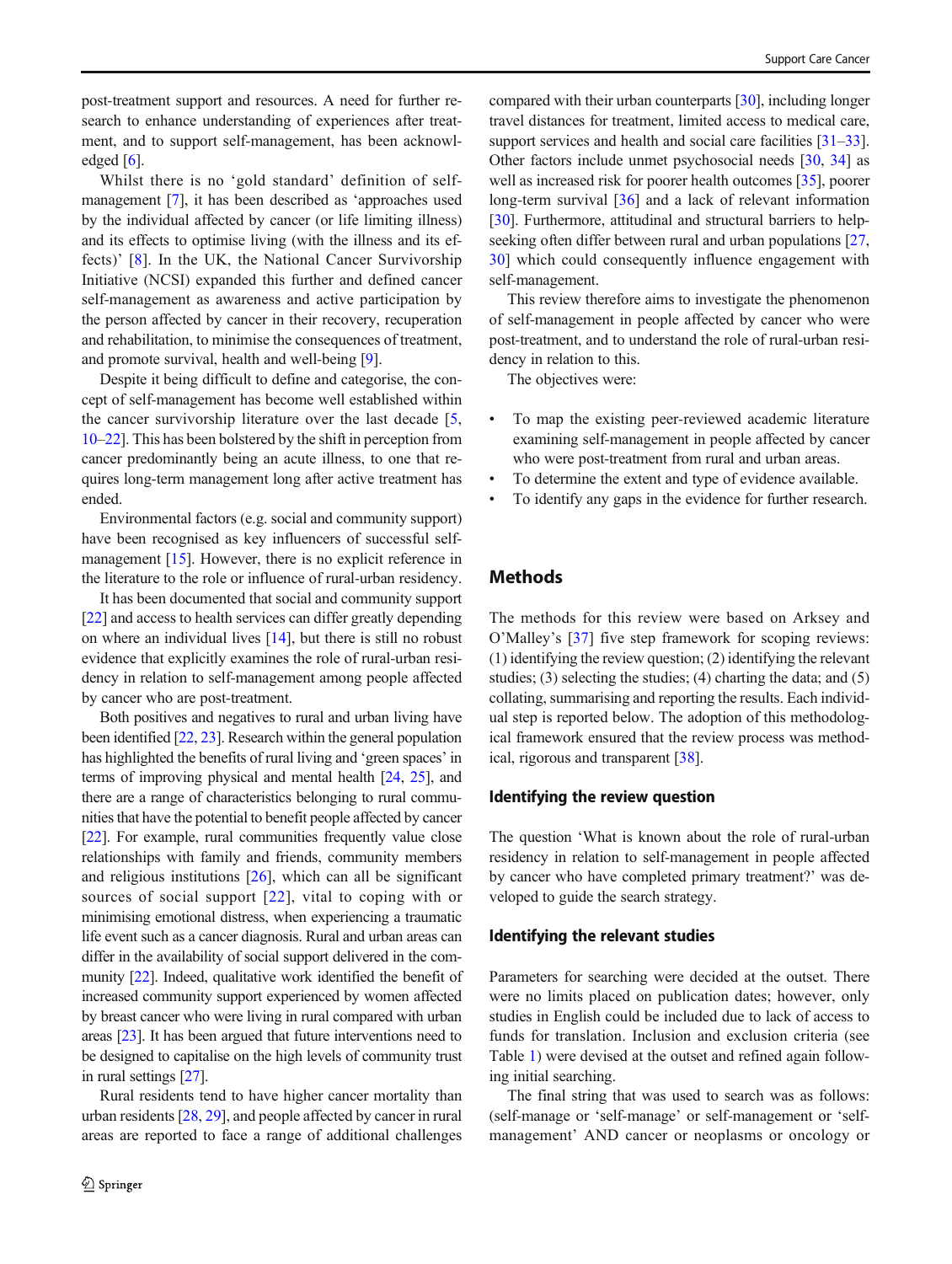<span id="page-2-0"></span>

| Table 1<br>Inclusion and exclusion criteria |  |
|---------------------------------------------|--|
|---------------------------------------------|--|

| Criterion                            | Inclusion                                                                                                         | Exclusion                                                                                                                                                                                                |
|--------------------------------------|-------------------------------------------------------------------------------------------------------------------|----------------------------------------------------------------------------------------------------------------------------------------------------------------------------------------------------------|
| Time period                          | Any                                                                                                               |                                                                                                                                                                                                          |
| Language                             | English only                                                                                                      | Studies published in languages other than English.                                                                                                                                                       |
| Literature                           | Peer-reviewed academic literature                                                                                 | Non-peer-reviewed academic literature                                                                                                                                                                    |
| Population                           | Adults who were 18 and over who had completed primary<br>treatment for cancer.                                    | Under 18; people currently undergoing active cancer treatment, people<br>in receipt of palliative/end of life care. Studies exclusively on family<br>members/carers/health and social care professionals |
| Study focus                          | Report information on the experiences of self-management in<br>survivorship in relation to rural-urban geography. | There is no data directly in relation to self-management and the in-<br>fluence of rural-urban geography.                                                                                                |
| Study design                         | Quantitative, qualitative and mixed methods designs as well -<br>as relevant literature reviews.                  |                                                                                                                                                                                                          |
| Geographical<br>location of<br>study | Any                                                                                                               |                                                                                                                                                                                                          |

tumour or tumor or malignancy AND surviv\* or 'living with cancer' or 'living with and beyond cancer' or 'affected by cancer' AND rural or remote or isolated or regional or 'small town' or community or urban or cit\*).

The databases searched were as follows: Academic Search Complete, CINAHL, MEDLINE, PsycINFO, Scopus and Web of Science. This ensured that a wide range of databases relating to nursing, health and social care, mental health and the behavioural sciences were included. A summary of the contents of each database can be found in Table [2](#page-3-0). Searches were conducted on the following dates: 10/08/16; 01/08/17; 02/07/18; 23/07/19. The review was conducted as part of a doctoral thesis which warranted multiple search dates to ensure that the results were up to date prior to submission of the thesis in October 2019. Additionally, supplementary searching was performed on Google Scholar throughout the duration of this review. PROSPERO, the International Prospective Register for Systematic Reviews and the Cochrane Library were searched to ascertain if there were any similar literature or systematic reviews that were ongoing or completed. In this case, there were not.

#### Selecting the studies

A total of 438 articles were initially retrieved across the six primary databases (Academic Search Complete,  $n = 89$ ; CINAHL,  $n = 50$ ; MEDLINE,  $n = 92$ ; PsycINFO,  $n = 40$ ; Scopus,  $n = 67$ ; Web of Science,  $n = 100$ ) and exported into the reference management software EndNote X8. A further three articles were retrieved from additional sources such as Google Scholar and reference lists from included articles. The duplicate articles ( $n = 249$ ) were removed leaving 192 articles that were first screened against the inclusion/exclusion criteria by title. A total of 59 articles did not meet the inclusion/ exclusion criteria after title screening. Next, the abstracts were read for the remaining 133 articles and they were again screened against the study eligibility criteria. A total of 48 were taken forward for full text screening. Thirty-nine articles were excluded following full-text screening meaning that nine were included in the final review and reported on in the results. The main reason for articles being excluded at full-text screening was due to not reporting any data that directly referred to the role of rural-urban residency on self-management  $(n = 28)$ . Other reasons for exclusion were study participants undergoing active treatment  $(n = 7)$  or a lack of clarity about whether the participants had completed primary treatment  $(n = 4)$ . Two reviewers (DN and RK) screened by title, abstract and full text and discrepancies around eligibility were reviewed by a third reviewer (IM) until agreement was reached. The search process is reported in Fig. [1.](#page-4-0)

#### Charting the data

The next stage involved charting the data according to an analytical framework that facilitated sorting the material into a data extraction table [[38](#page-10-0)] which can be found in Table [3.](#page-5-0) The table was created by the research team in order to meet the study objectives that were posited at the beginning of the review. Data was charted by one researcher (DN) and subsequently checked by another two members of the team (IM and RK). Standard information such as authors, year of publication, study setting, aim, methods, study population, findings in relation to self-management and residency were collected from all included articles.

#### Collating, summarising and reporting the results

The final stage was to collate, summarise and report the results of the included studies. This was initially done by one researcher (DN) and then checked for accuracy by two members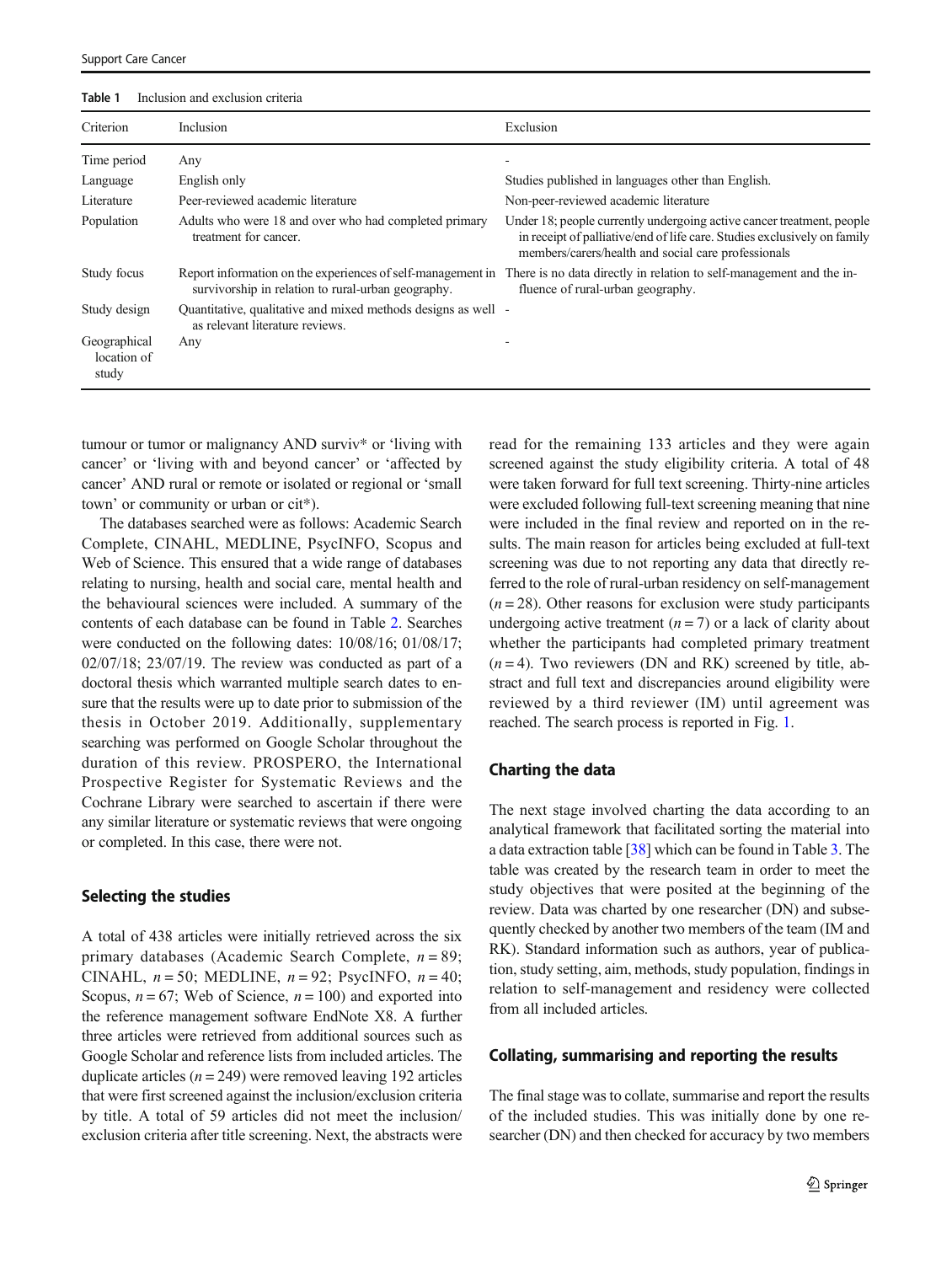#### <span id="page-3-0"></span>Table 2 Overview of databases searched

| Name of database         | Contents                                                                                                                                                                                                   | Platform/interface           |
|--------------------------|------------------------------------------------------------------------------------------------------------------------------------------------------------------------------------------------------------|------------------------------|
| Academic Search Complete | Multi-disciplinary journals, reports and proceedings.                                                                                                                                                      | <b>EBSCO</b> Host            |
| <b>CINAHL</b>            | Journals related to nursing and allied health issues.                                                                                                                                                      | <b>EBSCO</b> Host            |
| <b>MEDLINE</b>           | Journals related to life sciences, particularly biomedicine.                                                                                                                                               | Ovid, EBSCO Host             |
| PsycINFO                 | Peer-reviewed journals related to mental health and the behavioural sciences.                                                                                                                              | <b>EBSCO</b> Host            |
| Scopus                   | Abstract and citation database of peer-reviewed research literature from scientific,<br>technical, medical and social science fields and, more recently, also in the arts<br>and humanities.               | SciVerse                     |
| Web of Science           | A multi-disciplinary database containing journals related to medical and social<br>issues among others.                                                                                                    | <b>Thomson Reuters</b>       |
| <b>PROSPERO</b>          | Protocol details for systematic reviews relevant to health and social care, welfare,<br>public health, education, crime, justice and international development where<br>there is a health-related outcome. | www.crd.york.ac.uk/prospero/ |
| Cochrane                 | Database of systematic reviews.                                                                                                                                                                            | www.cochranelibrary.com/     |
| Google Scholar           | Academic literature across a range of publishing formats and disciplines.                                                                                                                                  | scholar.google.com           |

of the team (IM and RK). Scoping reviews aim to provide a descriptive account of the available research and do not normally attempt to appraise the literature utilising a quality as-sessment tool [\[38\]](#page-10-0). Therefore, a quality assessment was not conducted. An overview of the included studies is reported in the results below.

# Results

A total of nine articles were included in the review [\[39](#page-10-0)–[47\]](#page-10-0). The studies were published from 2011 to 2018 and conducted in the USA  $(n = 6)$ , Australia  $(n = 2)$  and Canada  $(n = 1)$ . Out of the nine articles, four used qualitative methods, four used a mixed methods design and one was conducted using solely quantitative methods. Five of the studies were with people affected by breast cancer and the other four included participants who had been affected by a range of cancers.

A qualitative study with African American women from rural Alabama who had been affected by breast cancer  $(n =$ 15) [\[39\]](#page-10-0) highlighted the need for social support from family and friends, as well as healthcare providers. The study highlighted a lack of survivorship education and support in their area. Furthermore, participants identified their needs for information about survivorship self-management, notably around managing treatment-related side effects. Within this context, spirituality and religion were crucial to coping with a cancer diagnosis and the effects of its treatment.

Further qualitative research [\[40](#page-10-0)] utilising semi-structured interviews with adults from a rural state in Western America who had completed treatment for cancer  $(n = 20)$  found four factors (cognitive, affective, interpersonal and symptomatic) that informed self-monitoring which subsequently facilitated a sense of control and self-advocacy. Self-monitoring can be considered a specific self-management strategy that involves patient awareness of thought processes, activities and physical symptoms in addition to the measuring, observing, recording and tracking of signs and symptoms. In terms of cognitive factors, participants collected and critically appraised the information that they were given. Some participants found note taking and recording information helpful to keeping track of and managing their situation. Information came from a range of sources such as health professionals, family, friends, support groups and the internet. Affective factors involved feelings of fear, anxiety, frustration, uncertainty and helplessness. However, these negative emotional responses facilitated a desire to learn about cancer and how best to manage it. Interpersonal relations were vital to learning about cancer, treatment side effects and self-management in general. For some, these were limited to interactions with only health professionals whereas for others, these extended to reliance on friends, family and support groups. Finally, the symptomatic factor refers to adverse treatment side effects, and participants would keep track and document these in the hope of minimising or managing them better in the future. For the most part, these rural participants reported 'active' coping strategies as opposed to 'passive' although there were no comparisons made to those from urban areas.

A recent feasibility study [\[41](#page-10-0)] highlighted that it is practical to recruit and retain people affected by breast cancer from rural areas for online focus groups and testing of a webbased education and self-management programme. The study is evidence that rural women are willing to participate in online focus groups and use web-based self-management support. Indeed, this was endorsed as an appropriate self-management tool for managing emotional distress, and [\[41](#page-10-0)] the authors maintain that knowing this is important to overcoming negative perceptions about rural internet use and this could be a suitable strategy to improve rural mental health disparities.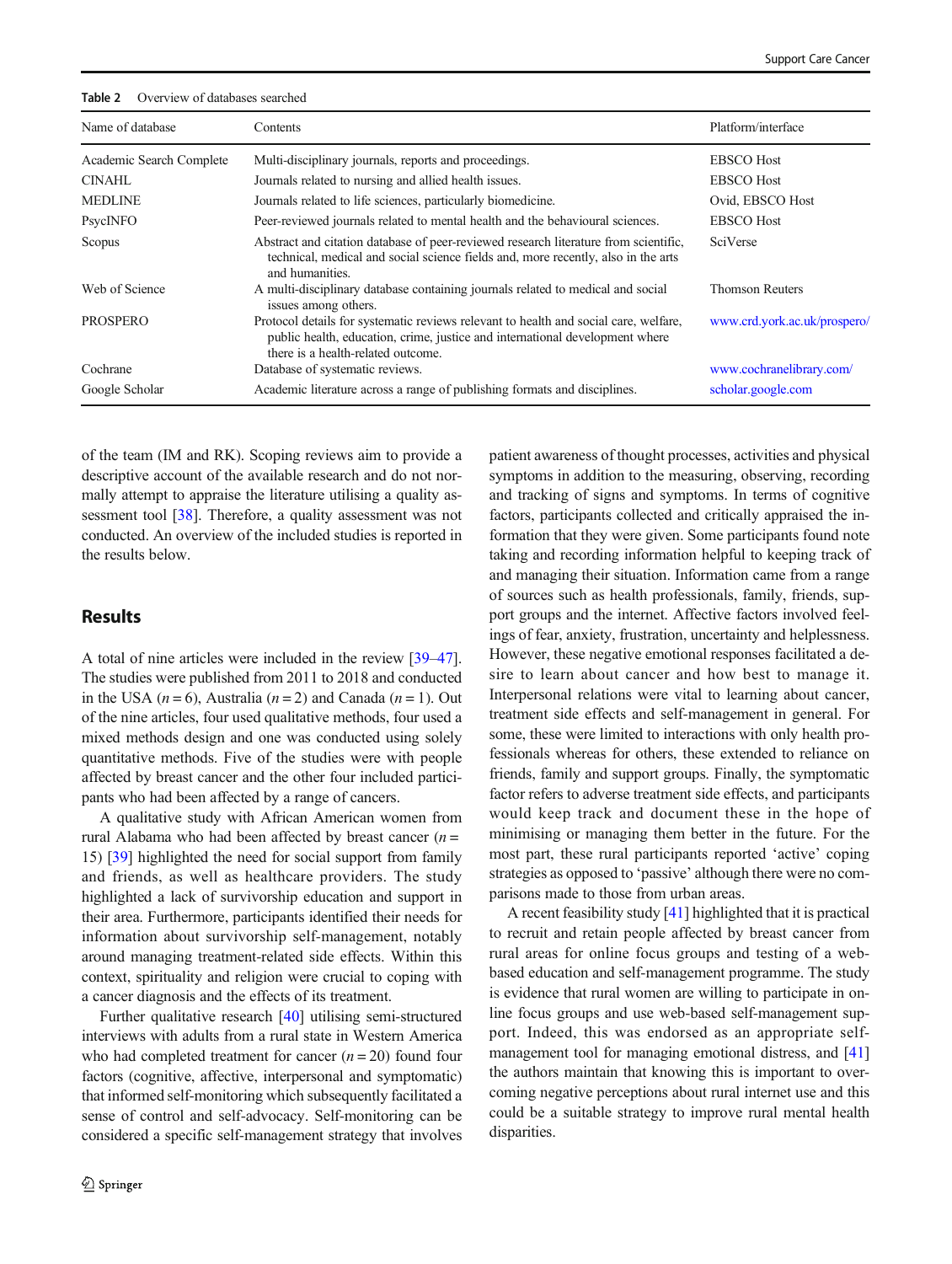<span id="page-4-0"></span>

Fig. 1 Flow diagram of scoping review

Further mixed methods research [\[42\]](#page-10-0) with young women (under 50) who had a diagnosis of breast cancer  $(n = 105)$ where participants were randomised to two groups (online support group with psycho-education compared with selfhelp psycho-education), indicated that women who were from semi-rural and rural areas benefited from an online support group with psycho-education more so than those from urban areas. Moreover, the online support group that was professionally led supported self-management and facilitated focused and meaningful discussions that reduced illnessrelated stress. Notably, the study was also successful in outreach efforts to rural and semi-rural locations that normally lack psychosocial services and self-management support compared with their urban counterparts.

A qualitative study by [\[43](#page-10-0)] examined a yoga intervention as a tool to facilitate self-management with a sample of rural Australian women  $(n = 15)$  who had experienced lymphoedema as a consequence of treatment for breast cancer. The participants were highly motivated as evidenced by their high level of compliance regardless of having to travel for an hour and a half to attend the yoga sessions. However, the small sample size raises questions as to whether this would be replicable to a larger population. That said, holistic therapies such as yoga offer a range of practices that can be tailored according to the needs of the individual. Participants reported improved well-being and increased awareness of their body, as well as improved physical, mental and social functioning. The intervention also provided a place for them to share experiences with their peers, and the authors argue that yoga has the potential to augment and provide additional benefit to current self-management and treatment practices for women with breast cancer-related lymphedema.

Research into the delivery and development of the Reach Out to Rural Breast Cancer Survivors initiative that was delivered within a rural setting in four rural counties in Northeast Alabama in the USA [\[44](#page-10-0)] highlighted four major concerns through content analysis of discussions with sixteen women who were post-treatment. The first major concern was selfmanagement in survivorship. The other three major concerns were fears around being lost in transition, preferences for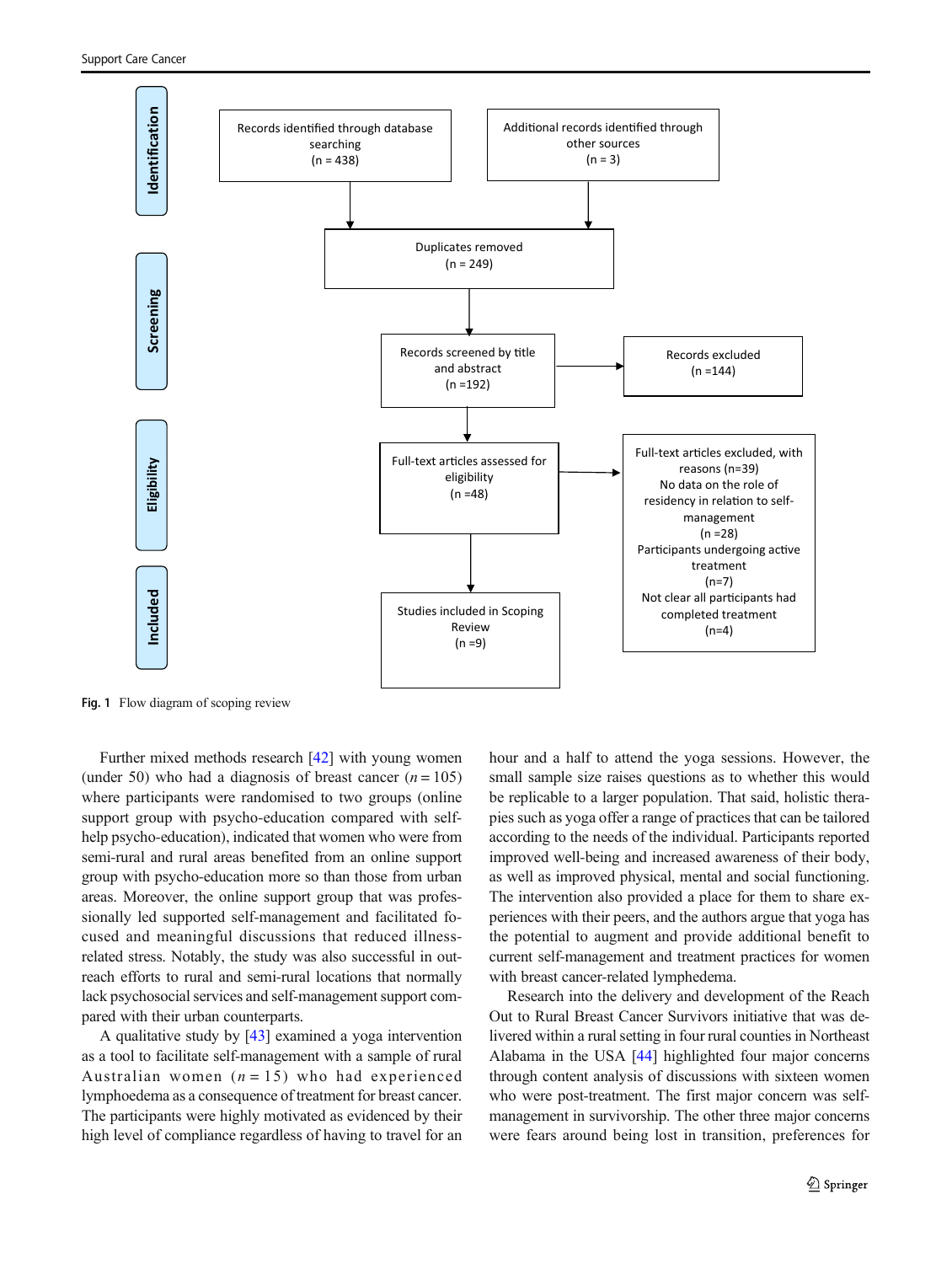mental and social functioning.

| Authors                                                                                               | Year Setting                                         | Aim                                                                                                                                                                                                                                                                                                                                                                                                                                                 | Methods                                                                                                                        |                                                                      | Participants Findings in relation to self-<br>management                                                                                                                                                                                                                                                                                                                                                           |
|-------------------------------------------------------------------------------------------------------|------------------------------------------------------|-----------------------------------------------------------------------------------------------------------------------------------------------------------------------------------------------------------------------------------------------------------------------------------------------------------------------------------------------------------------------------------------------------------------------------------------------------|--------------------------------------------------------------------------------------------------------------------------------|----------------------------------------------------------------------|--------------------------------------------------------------------------------------------------------------------------------------------------------------------------------------------------------------------------------------------------------------------------------------------------------------------------------------------------------------------------------------------------------------------|
| Adams, N.,<br>Gisiger-Camata, S.,<br>Hardy, C. M.,<br>Thomas, T. F.,<br>Jukkala, A., &<br>Meneses, K. | 2017 Alabama,<br>USA.                                | To better understand unique rural<br>African American breast cancer<br>survivor survivorship experiences<br>and needs in the Alabama Black<br>Belt.                                                                                                                                                                                                                                                                                                 | Qualitative (focus African<br>groups/-<br>interviews)<br>Survey used<br>initially for<br>demographic<br>and treatment<br>data. | American<br>breast<br>cancer<br>survivors<br>$(n=15)$                | - Importance of social support from<br>friends/family and healthcare pro-<br>viders.<br>- Lack of survivorship education in<br>the rural setting.<br>- Participants identified needs for<br>information about survivorship<br>self-management, in particular<br>around managing treatment-related<br>side effects.<br>- Spirituality and religion were                                                             |
| Gisiger-Camata, S.,<br>Adams, N., Nolan, T.<br>S., & Meneses, K.                                      | 2016 Alabma,<br>USA.                                 | Community-based participatory<br>research and multi-level assess-<br>ment were used to (a) engage rural<br>community leaders, survivors, and<br>providers; (b) analyse and report<br>results of discussion groups to<br>understand survivorship concerns<br>and preferences; (c) integrate dis-<br>cussion group findings to develop,<br>tailor and deliver reach out; and (d)<br>evaluate reach out with regard to<br>satisfaction and helpfulness | Mixed methods<br>16 discussion<br>groups with<br><b>RBCS</b>                                                                   | Rural breast<br>cancer<br>survivors<br>$(n=16)$                      | prevalent coping strategies.<br>- Self-management concerns: (1)<br>fatigue, (2) pain, (3) depression,<br>(4) lymphedema, (5) bone health<br>osteoporosis, (6) hair loss, (7) sex-<br>ual function, (8) hot flashes and<br>menopausal symptoms and (9) co-<br>morbidities<br>- Fears around being lost in transition,<br>preferences around cancer support<br>and concerns about cancer<br>surveillance and health. |
| Glasser, M., Nielsen, K.,<br>Smith, S. N., & Gray,<br>C.                                              | 2013 Illinois.<br>USA.                               | The purpose of this study was to<br>collect information to better<br>understand the psychosocial needs<br>of rural survivors of cancer and<br>their significant others.                                                                                                                                                                                                                                                                             | Ouantitative<br>(survey)                                                                                                       | Rural cancer<br>survivors<br>$(n=29)$<br>and<br>partners<br>$(n=15)$ | - Over half at risk for depression and<br>34% reported some psychosocial<br>problems -side effects or com-<br>plications from treatment, emo-<br>tional support or the impact of<br>cancer on social relationships.<br>- Those in rural areas need a team<br>approach to meeting psychosocial<br>needs.                                                                                                            |
| Lally, R. M., Eisenhauer, 2018 Nebraska,<br>C., Buckland, S., &<br>Kupzyk, K.                         | USA.                                                 | To obtain rural breast cancer<br>survivors' perceptions of the<br>quality and usability of<br>CaringGuidance™ After Breast<br>Cancer Diagnosis, a web-based,<br>psycho-educational, distress<br>self-management program; and<br>explore the feasibility of gathering<br>survivors' perceptions about<br>CaringGuidance™ using online                                                                                                                | Primarily<br>qualitative<br>(online focus<br>groups)<br>Did collect some<br>demographic<br>and quant.                          | Rural breast<br>cancer<br>survivors<br>$(n=23)$                      | - Practical to recruit and retain rural<br>people affected by cancer for<br>research and testing of an<br>intervention.<br>- Rural participants willing to<br>participate with digital<br>technologies for self-management<br>(emotional distress)<br>- Challenges negative findings around<br>rural internet use.                                                                                                 |
| Lawler, S., Spathonis, K., 2011 Australia<br>Masters, J., Adams, J.,<br>& Eakin, E.                   | (range of<br>locations<br>classed<br>as<br>'rural'). | tocus groups.<br>To explore and examine experiences<br>and perceptions of follow-up care<br>(medical and psychosocial) after<br>active treatment for breast cancer<br>among women living outside ma-<br>jor Australian cities.                                                                                                                                                                                                                      | Qualitative – tele-<br>phone inter-<br>views                                                                                   | Rural breast<br>cancer<br>survivors<br>$(n=25)$                      | - Limited access to medical follow-up<br>care, psychosocial and lifestyle<br>support programmes in rural set-<br>tings.<br>- Lack of community-based support<br>programmes was a key concern.<br>- Some participants given information<br>about support that was not<br>available in their area.<br>- Desire for peer support – proactive<br>in seeking this using telephone and<br>the internet.                  |
| Loudon, A., Barnett, T.,<br>& Williams, A.                                                            | 2017 Tasmania.<br>Australi-<br>a.                    | To describe the experiences of<br>women taking part in a yoga<br>intervention trial for breast<br>cancer-related lymphoedema.                                                                                                                                                                                                                                                                                                                       | Qualitative - inter- Rural breast<br>views                                                                                     | cancer<br>survivors<br>$(n=15)$                                      | - Holistic practices like yoga can be<br>successful in the rural setting.<br>- Participants reported improved<br>well-being, increased awareness of<br>their body and improved physical,                                                                                                                                                                                                                           |

# <span id="page-5-0"></span>Table 3 Data extraction table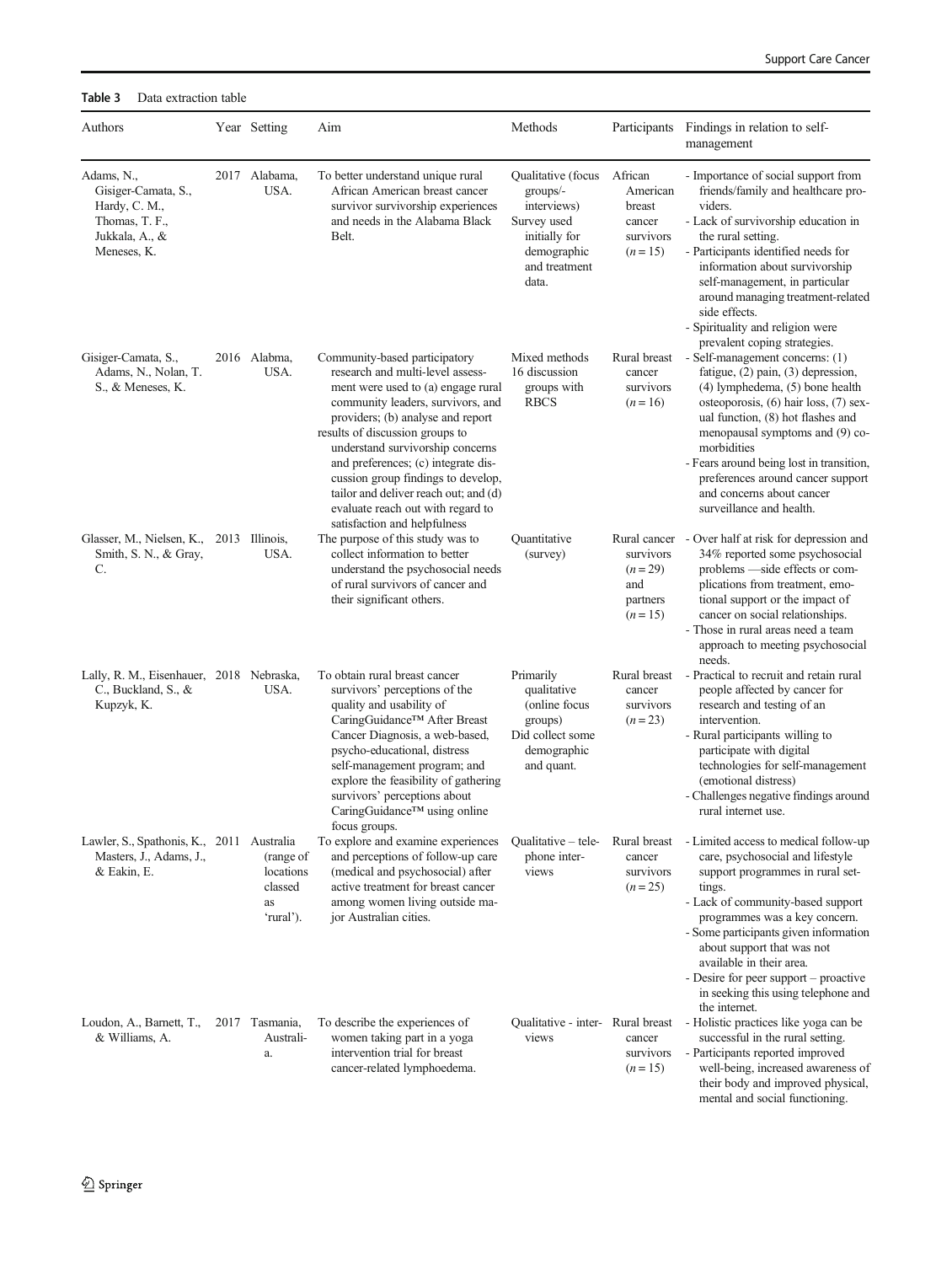| <b>Table 3</b> (continued)                                                        |  |                                        |                                                                                                                                                                                |                                                |                                                                             |                                                                                                                                                                                                                                                                                                                                                                                                                                                                                                                                                      |
|-----------------------------------------------------------------------------------|--|----------------------------------------|--------------------------------------------------------------------------------------------------------------------------------------------------------------------------------|------------------------------------------------|-----------------------------------------------------------------------------|------------------------------------------------------------------------------------------------------------------------------------------------------------------------------------------------------------------------------------------------------------------------------------------------------------------------------------------------------------------------------------------------------------------------------------------------------------------------------------------------------------------------------------------------------|
| Authors                                                                           |  | Year Setting                           | Aim                                                                                                                                                                            | Methods                                        | Participants                                                                | Findings in relation to self-<br>management                                                                                                                                                                                                                                                                                                                                                                                                                                                                                                          |
| McNulty, J. A., & Nail,<br>L.                                                     |  | 2015 Pacific<br>Northw-<br>est, USA    | To compare the impact of cancer in<br>rural- and urban-dwelling adult<br>cancer survivors living in 2 regions<br>of the Pacific Northwest.                                     | Mixed methods                                  | Cancer<br>survivors<br>Quantitative<br>$(n=132)$<br>Qualitative<br>$(n=19)$ | - Intervention also provided an<br>opportunity to share experiences<br>and for peer support.<br>- Significant differences between<br>rural and urban respondents<br>detected.<br>- The interview highlighted further<br>differences in relation to accessing<br>healthcare, care co-ordination,<br>connecting/community, thinking<br>about death and dying,<br>public/private journey and advo-                                                                                                                                                      |
| Purtzer, M. A., &<br>Hermansen-Kobulnic-<br>ky, C. J.                             |  | 2013 Wyoming,<br>USA.                  | The study objective was to examine.<br>the meaning of self-monitoring<br>practices within the context of rural<br>patients' responses to internal and<br>external information. | Qualitative –<br>semi-structured<br>interviews | Cancer<br>survivors<br>$(n=20)$                                             | cacy.<br>- Rural participants tended to<br>advocate for themselves, their<br>diagnosis, survivorship and for<br>improved healthcare in their<br>communities.<br>- Cognitive, affective, interpersonal,<br>and symptomatic factors that<br>informed self-monitoring which<br>subsequently facilitated a sense of<br>control and self-advocacy.<br>- Cognitive – collected and critically<br>appraised info they were given,<br>note taking and recording infor-<br>mation they were given were<br>helpful.<br>- Affective – fear anxiety and frustra- |
| Stephen, J., Rojubally,                                                           |  | 2017 British                           | The study aims were to examine                                                                                                                                                 | Mixed methods                                  | <b>Breast</b>                                                               | tion but these negative feelings fa-<br>cilitated a desire to learn about<br>cancer and manage it.<br>- Interpersonal factors (informal and<br>health professionals) vital to<br>learning about cancer, treatment<br>side effects and self-management<br>in general.<br>- Symptomatic – adverse treatment<br>side effects.<br>- Rural respondents reported 'active'<br>rather than 'passive' coping<br>strategies.<br>- Rural women benefited from online                                                                                            |
| A., Linden, W.,<br>Zhong, L., Mackenzie,<br>G., Mahmoud, S., &<br>Giese-Davis, J. |  | Columb-<br>ia and<br>Yukon,<br>Canada. | proof of concept—feasibility,<br>acceptability and usefulness-and<br>to hone methods for a formal RCT.                                                                         | Feasibility study<br>with qual<br>component    | cancer<br>survivors<br>$(n = 105)$                                          | support group with<br>psycho-education more so than<br>those in urban areas.<br>- The group supported<br>self-management and facilitated<br>focused and meaningful discus-<br>sions that reduced illness-related<br>stress.                                                                                                                                                                                                                                                                                                                          |

support and concerns about cancer surveillance and health. The authors then identify a further nine themes from the data that they suggest related to self-management concerns: (1) fatigue, (2) pain, (3) depression, (4) lymphedema, (5) bone health osteoporosis, (6) hair loss, (7) sexual function, (8) hot flashes and menopausal symptoms and (9) comorbidities. These themes were then used to inform the content of the

Support Care Cancer

Reach Out intervention. For example, practical selfmanagement tips on how to locate local resources were integrated into the programme, as well as specific tips to address sexuality and intimacy issues.

A pre-tested survey to ascertain general and mental health, quality of life and demographics with rural people who were personally diagnosed with cancer and was not undergoing any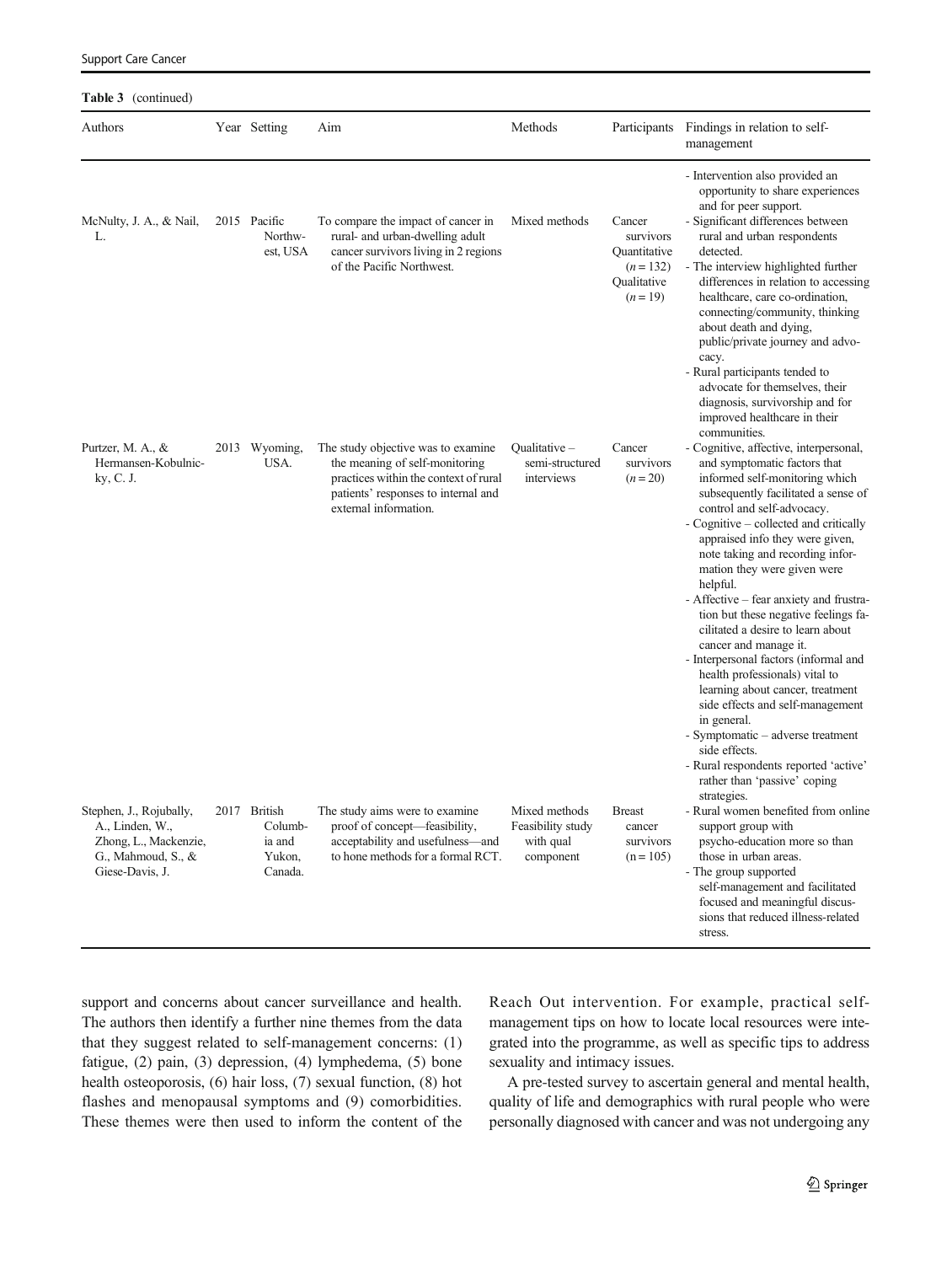active treatment  $(n=29)$ , and their partners  $(n=15)$  [[45\]](#page-10-0) showed that over half of those with a personal history of cancer were at risk for depression and 34% reported some type of psychosocial problem that required assistance, such as management of treatment-related side effects or complications of treatment, emotional support or the impact of cancer on social relationships. Although these findings should be interpreted with caution given the small sample size, the authors suggest that those in rural areas are likely to require a team approach to meeting psychosocial needs.

A qualitative study  $(n = 25)$  on experiences of follow-up care (medical and psychosocial) following breast cancer treatment for women living outside major Australian cities [\[46\]](#page-10-0) highlighted that there was limited access to medical followup care, as well as psychosocial and lifestyle support programmes in rural settings. Interestingly, lack of community-based support programmes was a key concern, and some participants were given information about support that was not available in their areas. Several participants wanted peer support with other women affected by cancer; some were proactive in sourcing this in the local area, using the telephone and internet to access this. Furthermore, there should be greater co-ordination of care between health professionals to improve communication and reduce the burden on both, the patient and the medical system.

Finally, a mixed methods study compared the impact of cancer in rural and urban-dwelling adults in two regions of the Pacific Northwest [[47](#page-10-0)] using a questionnaire ( $n =$ 132), and in-depth interviews  $(n = 19)$  showed statistically significant differences between rural and urban when it comes to differences in body concerns, worry, negative impact and employment concerns. The interview data indicated further differences in relation to accessing healthcare, care co-ordination, community, thinking about death and dying, public/private journey and advocacy. Rural participants tended to advocate for themselves, their diagnosis, survivorship and for improved healthcare in their communities. The advocacy emerged as seeking a second opinion, accessing support resources, asking questions and seeking answers and fighting for their financial and employment rights. The rural participants in particular engaged with community advocacy by fundraising, volunteering with survivorship organisations and speaking publicly about survivorship issues.

# **Discussion**

Firstly, none of the studies that met the eligibility criteria offered direct insight into self-managing cancer within a ruralurban context in the UK. Similar to much of the broader literature on survivorship and geography [[30,](#page-10-0) [35,](#page-10-0) [48](#page-10-0)–[50](#page-10-0)], the included studies were conducted in the USA, Canada and

Australia. Whilst the studies that were included in this review shed light on some of the self-management experiences within a rural-urban setting, they are from countries with different healthcare systems and services in comparison with the UK, thus warranting further investigation in a UK setting. Despite the increasing body of work that explicitly focuses on self-management and cancer within a UK context [\[13](#page-9-0), [17](#page-9-0), [18,](#page-9-0) [51](#page-10-0)–[54\]](#page-11-0), there are no studies that have reported data on ruralurban residency in relation to this. Equally, research comparing outcomes between rural and urban people affected by cancer has tended to focus on the post-diagnosis stages, as well as survival rates, and has yet to examine the influence of residency on longer-term survivorship outcomes, such as self-management post-treatment.

Interestingly, eight of the nine articles used some form of qualitative methods, either in isolation or in combination with quantitative methods as a mixed methods design. Qualitative methods seem an appropriate choice to shed light on and explore the in-depth experiences of people affected by cancer; however, there is a considerable need for larger studies with increased sample sizes that utilise quantitative and mixed methods designs. Particularly, where geography is concerned, there is a need for research with a range of cancer types over several different regions so the results can be generalisable to wider rural and urban populations. Much of the research that was included focused on one specific location, with relatively small sample sizes, and in some cases with the same cancer type such as breast  $(n = 5)$  which limits the extent to which the findings can be inferred to other settings and population groups.

Only two of the included studies collected data from participants in urban areas, as well as rural [[42](#page-10-0), [47](#page-10-0)]. Whilst these two studies identified some of the similarities and differences with rural and urban populations in relation to 'self-management', they do not explicitly focus on 'self-management' as one of the primary variables under investigation. Indeed, self-management studies that compare between rural and urban with people affected by cancer are non-existent within the UK and international literature. With that in mind, researchers in psychosocial oncology should be encouraged to collect both quantitative and qualitative data on rural-urban residency to enhance their analyses. Whilst the studies in this review focus directly on rurality signpost to the perceived differences with rural and urban living when presenting their background and context, they do not collect and analyse data from urban populations in their own study which limits the extent to which we can consider these findings unique to the rural setting without a comparator group. Some of the existing American cancer research that has compared between the two on mental health [[55\]](#page-11-0), health status and health behaviours [[35](#page-10-0), [50](#page-10-0)] have used official statistics to categorise and define rural-urban residence,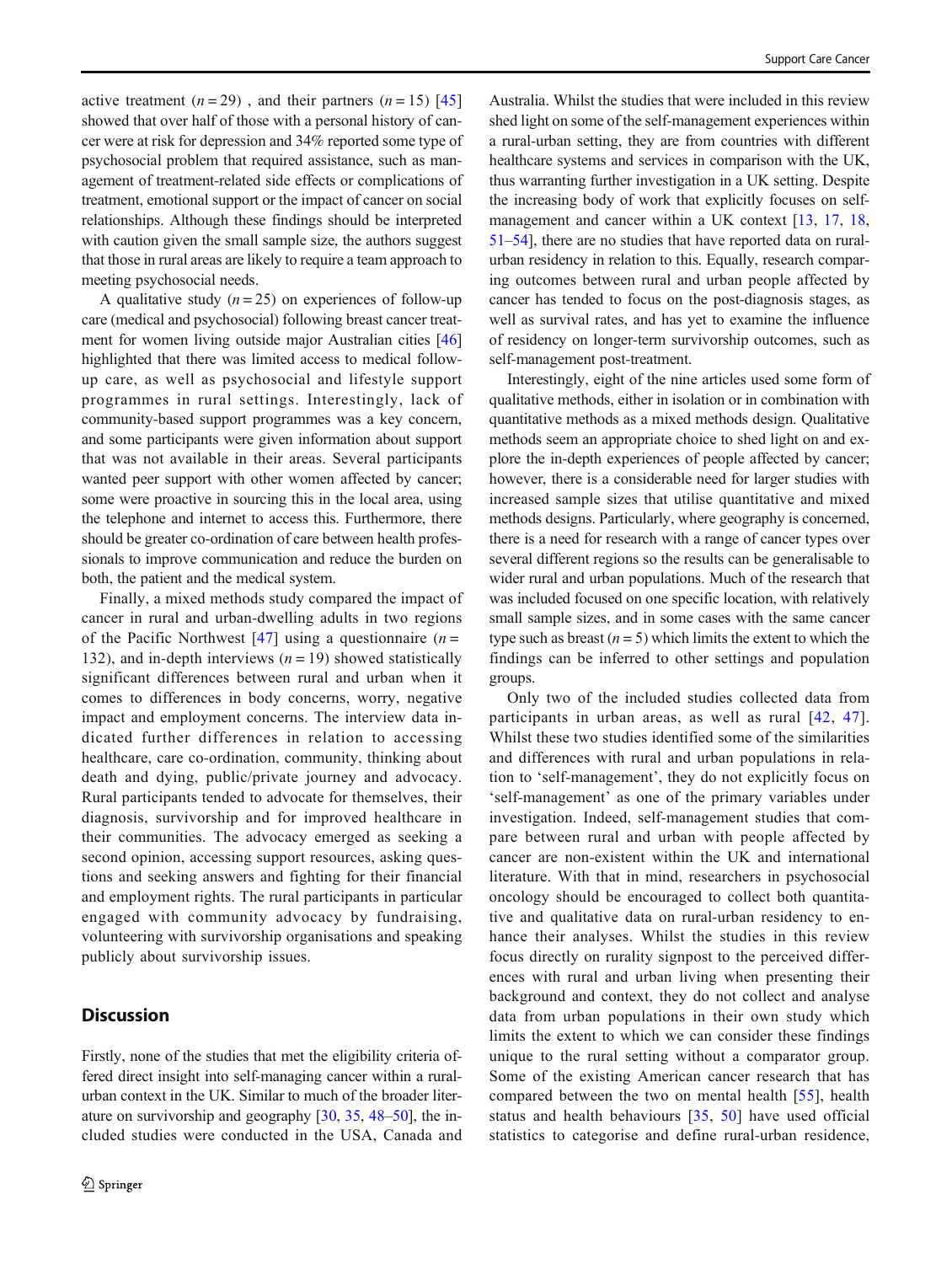and other researchers, where appropriate, should be supported to do the same. In fact, utilising the same methods for defining and measuring rural-urban status would support comparison between researchers, at the very least, on a national and regional level and promote wider collaboration in the field. Furthermore, interventions need to account for geography and the specific traits of rural and urban populations; therefore, cancer survivorship scholars should be encouraged to take note of this when designing and implementing interventions.

With regard to the findings from the studies themselves, they identified the salient needs of those from rural areas and that emotional management seems to be a significant concern [\[45\]](#page-10-0). This is not surprising given that geographic and emotional isolation is often associated with rural living as seen in some of the wider literature [\[56](#page-11-0), [57](#page-11-0)]. However, in contrast, it is argued that survivorship experiences are similar regardless of rural-urban residence with the exception of access to specialised survivorship services and resources being the primary difference, as well as a considerable challenge for those in remote locations [\[44\]](#page-10-0). A potential solution could be the use of IT and as digital technologies and e-health applications have the potential to support and address needs with rural populations who have been affected by cancer [[46\]](#page-10-0). That said, for this to work, it would be dependent on internet access which can still be limited (or even non-existent) in very rural and remote locations. Indeed, recent work in the UK [[58\]](#page-11-0) with people affected by breast cancer suggests that an e-health app could be successful in facilitating peer support and coping strategies. At the same time, it has been shown that social networking does not always provide added benefit, and consideration needs to be given to what stage of the cancer journey this is delivered to the individual [\[4](#page-9-0)]. With that in mind, if future time and financial resources are to be invested in the design and utilisation of digital technologies to support health behaviours and self-management, academics and health professionals have a duty to ensure that these are designed and tailored to the needs of both rural and urban populations. Whilst this review was conducted prior to the global pandemic, COVID-19, some people affected by cancer might now feel particularly vulnerable, especially when confined to their homes as a consequence of cancer or other comorbid conditions. It is therefore likely that demand for digital support will increase regardless of geography, where people can learn from professionals and peers without the need for face-to-face contact.

In one study exploring the differences and similarities between rural and urban living [\[47](#page-10-0)], the findings challenge the widespread assumption about the perceived negative impact of rural living on health outcomes. Notably, some of the wider literature reinforces a range of characteristics belonging to rural communities that have the potential to benefit people affected by cancer  $[22, 23]$  $[22, 23]$  $[22, 23]$  $[22, 23]$  $[22, 23]$ . Perhaps, not surprisingly, a common theme in the literature is 'community' and research shows that access to healthcare might not be the most salient concern when it comes to the survivorship experience. Social and community support has specifically been accounted for in a framework for recovery of health and well-being in cancer survivorship [\[15](#page-9-0)], and it has been posited that community support can differ depending on where an individual lives [\[22](#page-10-0)]. This study sheds light on the role of empowerment in rural communities and future researchers in the field should take note. However, the majority of their sample were female and had been affected by a breast cancer diagnosis where there might be more resources available to support recovery and self-management. Additionally, females tend to be more socially active and to seek other forms of social and emotional support compared with males. Nonetheless, the findings highlight some interesting traits of rural communities in relation to cancer survivorship that warrants further data collection with more diverse samples.

# Limitations

Whilst the methods and results from the scoping review identified a gap in the extant literature, notably, that no studies offered direct insight into self-managing cancer within a rural-urban context in the UK, the databases chosen ensured that a wide range of literature in relation to nursing, health and social care, mental health and the behavioural sciences was searched. However, the review was not without its limitations and the search strategy could have been extended to include additional databases such as the Rural and Remote Health Database via Informit Online, although the host institution did not have access at the time of the research. The grey literature was not searched as one of the primary objectives was to map the peer-reviewed academic research in this area. Although to gain a deeper understanding of the field, future reviews should consider exploring the subjectspecific grey literature. Given that this was not a full systematic review, the review protocol was not registered; however, this could have allowed for initial peer review of proposed methods and increased transparency and awareness of the research. Finally, the search terms could have been extended to include related terms such as 'self care', 'self help', 'self education' and 'patient education', thus ensuring a more comprehensive and thorough search of the academic literature.

## Conclusion

Given that a scoping review is not meant to be exhaustive but serves to offer the reader with a good sense of the literature, it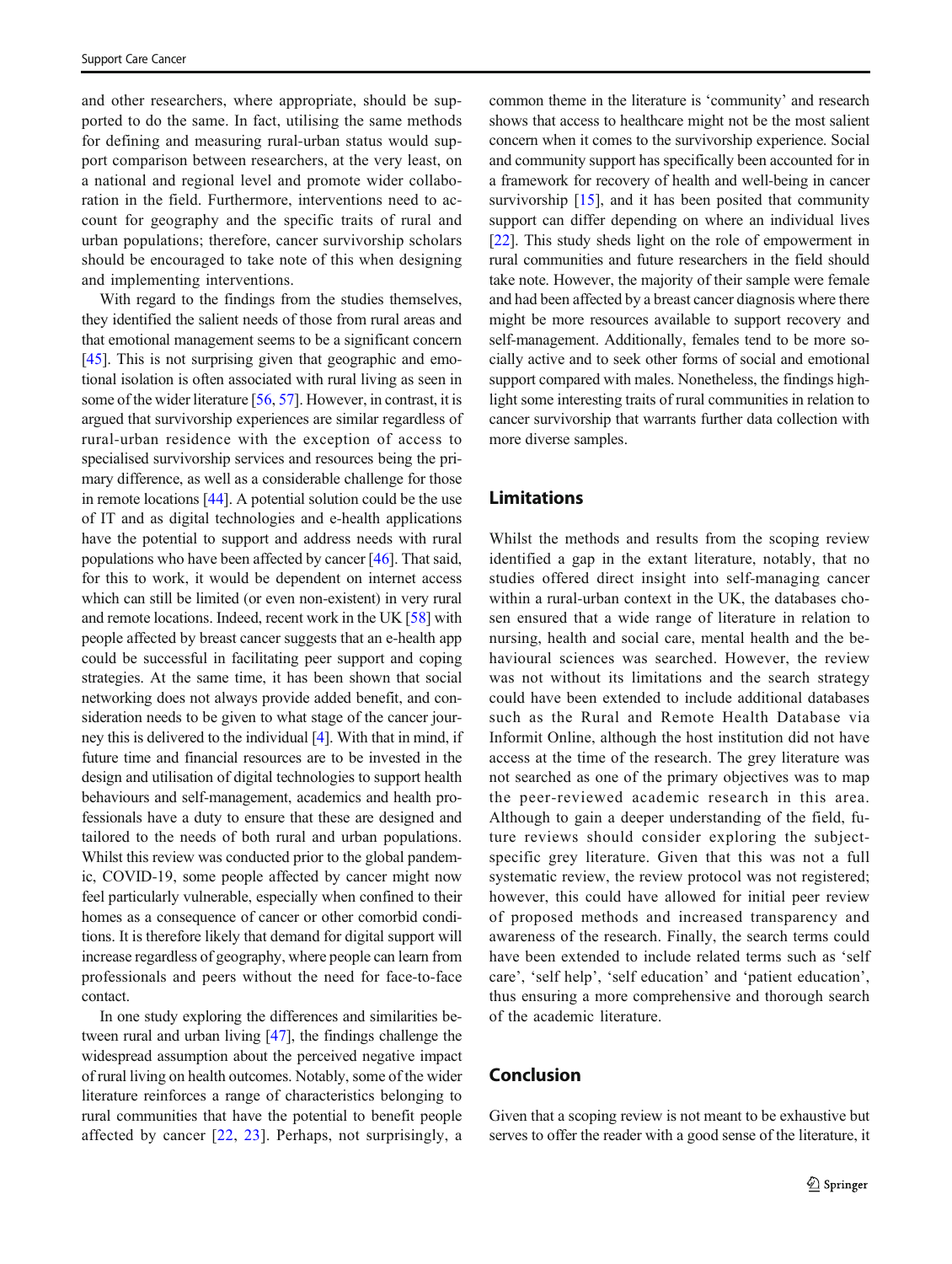<span id="page-9-0"></span>is possible that some relevant publications were not included. Regardless, the number of included articles  $(n = 9)$  serves to illustrate that this is an under-researched area, particularly with UK populations, who have completed primary cancer treatment. To date, there is no existing research that examines and compares self-management with people affected by cancer who have completed treatment in rural and urban parts of the UK.

If rural and non-rural populations define their health in different ways as some of the literature suggests, then efforts to support self-management in both populations will need to be better informed by robust evidence given the increasing focus on patient-centred care [\[59\]](#page-11-0). It is therefore important to consider if residency can be a predictor of self-management, as well as what acts as a barrier and/or facilitator to self-management; the findings can then be used to inform support that is delivered to people affected by cancer and ensure that it is tailored to population needs in line with geography. Future studies with people affected by cancer should consider collecting data on rural-urban residence where appropriate. This can then be utilised to inform interventions and support based on the needs of both rural and urban populations.

Funding information This work was partially funded my Macmillan Cancer Support.

## Compliance with ethical standards

Conflict of interest The authors declare that they have no conflict of interest.

Open Access This article is licensed under a Creative Commons Attribution 4.0 International License, which permits use, sharing, adaptation, distribution and reproduction in any medium or format, as long as you give appropriate credit to the original author(s) and the source, provide a link to the Creative Commons licence, and indicate if changes were made. The images or other third party material in this article are included in the article's Creative Commons licence, unless indicated otherwise in a credit line to the material. If material is not included in the article's Creative Commons licence and your intended use is not permitted by statutory regulation or exceeds the permitted use, you will need to obtain permission directly from the copyright holder. To view a copy of this licence, visit [http://creativecommons.org/licenses/by/4.0/](https://doi.org/).

# **References**

- 1. Maddams J, Utley M, Møller H (2012) Projections of cancer prevalence in the United Kingdom, 2010-2040. Br J Cancer 107(7): 1195–1202. <https://doi.org/10.1038/bjc.2012.366>
- 2. Schulman-Green D, Bradley EH, Knobf MT, Prigerson H, Digiovanna MP, Mccorkle R (2011) Self-management and transitions in women with advanced breast cancer. J Pain Symptom Manag 42(4):517–525. [https://doi.org/10.1016/j.jpainsymman.](https://doi.org/10.1016/j.jpainsymman.2010.12.007) [2010.12.007](https://doi.org/10.1016/j.jpainsymman.2010.12.007)
- 3. Schulman-Green D, Jaser S, Martin F, Alonzo A, Grey M, Mccorkle R, Whittemore R (2012) Processes of self-management in chronic illness. J Nurs Scholarsh 44(2):136–144. [https://doi.org/](https://doi.org/10.1111/j.1547-5069.2012.01444.x) [10.1111/j.1547-5069.2012.01444.x](https://doi.org/10.1111/j.1547-5069.2012.01444.x)
- 4. Corbett T, Cheetham T, Müller AM, Slodkowska-Barabasz J, Wilde L, Krusche A, Bradbury K (2018) Exploring cancer survivors views of health behaviour change: "where do you start, where do you stop with everything?". Psycho-Oncology 27(7):1816– 1824. <https://doi.org/10.1002/pon.4732>
- 5. McCorkle R, Ercolano E, Lazenby M, Schulman-Green D, Schilling LS, Lorig K, Wagner EH (2011) Self-management: enabling and empowering patients living with cancer as a chronic illness. CA Cancer J Clin 61(1):50–62. [https://doi.org/10.3322/](https://doi.org/10.3322/caac.20093) [caac.20093](https://doi.org/10.3322/caac.20093)
- 6. Foster C, Calman L, Richardson A, Pimperton H, Nash R (2018) Improving the lives of people living with and beyond cancer: generating the evidence needed to inform policy and practice. J Cancer Policy 15:92–95. <https://doi.org/10.1016/j.jcpo.2018.02.004>
- 7. Barlow J, Wright C, Sheasby J, Turner A, Hainsworth J (2002) Self-management approaches for people with chronic conditions: a review. Patient Educ Couns 48(2):177–187. [https://doi.org/10.](https://doi.org/10.1016/s0738-3991(02)00032-0) [1016/s0738-3991\(02\)00032-0](https://doi.org/10.1016/s0738-3991(02)00032-0)
- 8. Foster C, Brown J, Killen M, Brearley S (2007) The NCRI cancer experiences collaborative: defining self-management. Eur J Oncol Nurs 11(4):295–297. <https://doi.org/10.1016/j.ejon.2007.08.002>
- 9. Department of Health, Macmillan Cancer Support & NHS Improvement (2010) National Cancer Survivorship Initiative Vision. Department of Health, London Available from [https://](#page-4-0) [webarchive.nationalarchives.gov.uk/20100809113601/http:/www.](#page-4-0) [improvement.nhs.uk/cancer/LinkClick.aspx?fileticket=](#page-4-0) [4apVUSvGcow%3D&tabid=214](#page-4-0)
- 10. Boland L, Bennett K, Connolly D (2018) Self-management interventions for cancer survivors: a systematic review. Support Care Cancer. <https://doi.org/10.1007/s00520-017-3999-7>
- 11. Cimprich B, Janz NK, Northouse L, Wren PA, Given B, Given CW (2005) Taking CHARGE: a self-management program for women following breast cancer treatment. Psycho-Oncology 14(9):704– 717. <https://doi.org/10.1002/pon.891>
- 12. Coffey L, Mooney O, Dunne S, Sharp L, Timmons A, Desmond D, Gallagher P (2016) Cancer survivors' perspectives on adjustmentfocused self-management interventions: a qualitative meta-synthesis. J Cancer Surviv 10(6):1012–1034. [https://doi.org/10.1007/](https://doi.org/10.1007/s11764-016-0546-3) [s11764-016-0546-3](https://doi.org/10.1007/s11764-016-0546-3)
- 13. Davies NJ, Batehup L (2010) Self-management support for cancer survivors: guidance for developing interventions: an update of the evidence. Macmillan Cancer Support, London
- 14. Dunne S, Coffey L, Sharp L, Timmons A, Desmond D, Gooberman-Hill R, Gallagher P (2018) Barriers to active selfmanagement following treatment for head and neck cancer: survivors perspectives. Psycho-Oncology 27(10):2382–2388. [https://](https://doi.org/10.1002/pon.4835) [doi.org/10.1002/pon.4835](https://doi.org/10.1002/pon.4835)
- 15. Foster C, Fenlon D (2011) Recovery and self-management support following primary cancer treatment. Br J Cancer 105(Suppl 1):S21– S28. <https://doi.org/10.1038/bjc.2011.419>
- 16. Foster C, Breckons M, Hankins M, Fenlon D, Cotterell P (2013) Developing a scale to measure self-efficacy to self-manage problems following cancer treatment. Psycho-Oncology 22(S1):16
- 17. Foster C, Breckons M, Cotterell P, Barbosa D, Calman L, Corner J, Smith PW (2015) Cancer survivors' self-efficacy to self-manage in the year following primary treatment. J Cancer Surviv 9(1):11–19. <https://doi.org/10.1007/s11764-014-0384-0>
- 18. Foster C, Grimmett C, May CM, Ewings S, Myall M, Hulme C, Richardson A (2015) A web-based intervention (RESTORE) to support self-management of cancer-related fatigue following primary cancer treatment: a multi-centre proof of concept randomised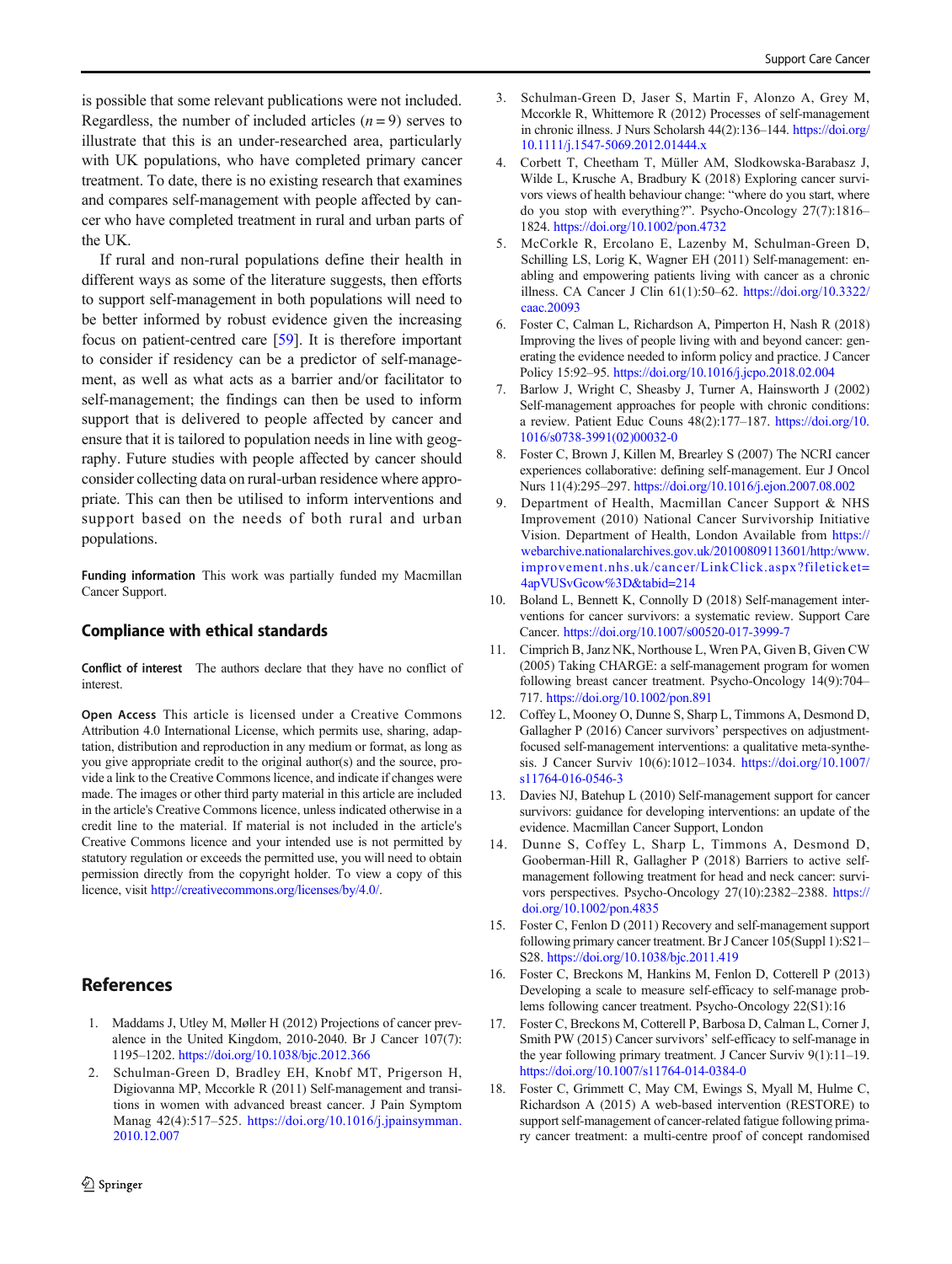<span id="page-10-0"></span>controlled trial. Support Care Cancer 24(6):2445–2453. [https://doi.](https://doi.org/10.1007/s00520-015-3044-7) [org/10.1007/s00520-015-3044-7](https://doi.org/10.1007/s00520-015-3044-7)

- 19. Gao W, Yuan C (2011) Self-management programme for cancer patients: a literature review. Int Nurs Rev 58(3):288–295. [https://](https://doi.org/10.1111/j.1466-7657.2011.00907.x) [doi.org/10.1111/j.1466-7657.2011.00907.x](https://doi.org/10.1111/j.1466-7657.2011.00907.x)
- 20. Howell D, Harth T, Brown J, Bennett C, Boyko S (2017) Selfmanagement education interventions for patients with cancer: a systematic review. Support Care Cancer 25(4):1323–1355. [https://](https://doi.org/10.1007/s00520-016-3500-z) [doi.org/10.1007/s00520-016-3500-z](https://doi.org/10.1007/s00520-016-3500-z)
- 21. Kim S, Kim K, Mayer D (2017) Self-management intervention for adult cancer survivors after treatment: a systematic review and meta-analysis. Oncol Nurs Forum 44(6):719–728. [https://doi.org/10.](https://doi.org/10.1188/17.onf.719-728) [1188/17.onf.719-728](https://doi.org/10.1188/17.onf.719-728)
- 22. Reid-Arndt SA, Cox CR (2010) Does rurality affect quality of life following treatment for breast cancer? J Rural Health 26(4):402– 405. <https://doi.org/10.1111/j.1748-0361.2010.00295.x>
- 23. Rogers-Clark C (2002) Living with breast cancer: the influence of rurality on women's suffering and resilience, a postmodern feminist inquiry. Aust J Adv Nurs 20(2):34–39
- 24. Lankila T, Näyhä S, Rautio A, Koiranen M, Rusanen J, Taanila A (2013) Health and well-being of movers in rural and urban areas – a grid-based analysis of northern Finland birth cohort 1966. Soc Sci Med 76:169–178. <https://doi.org/10.1016/j.socscimed.2012.10.021>
- 25. Berg AEVD, Maas J, Verheij RA, Groenewegen PP (2010) Green space as a buffer between stressful life events and health. Soc Sci Med 70(8):1203–1210. [https://doi.org/10.1016/j.socscimed.2010.](https://doi.org/10.1016/j.socscimed.2010.01.002) [01.002](https://doi.org/10.1016/j.socscimed.2010.01.002)
- 26. Bjorklund RW, Pippart JL (1999) The mental health consumer movement: implications for rural practice. Community Ment Health J 35(4):347–359. <https://doi.org/10.1023/a:1018714024063>
- 27. Gunn KM, Berry NM, Meng X, Wilson CJ, Dollman J, Woodman RJ, Koczwara B (2019) Differences in the health, mental health and health-promoting behaviours of rural versus urban cancer survivors in Australia. Support Care Cancer 28:633–643. [https://doi.org/10.](https://doi.org/10.1007/s00520-019-04822-0) [1007/s00520-019-04822-0](https://doi.org/10.1007/s00520-019-04822-0)
- 28. Carriere R, Adam R, Fielding S, Barlas R, Ong Y, Murchie P (2018) Rural dwellers are less likely to survive cancer – an international review and meta-analysis. Health Place 53:219–227. [https://](https://doi.org/10.1016/j.healthplace.2018.08.010) [doi.org/10.1016/j.healthplace.2018.08.010](https://doi.org/10.1016/j.healthplace.2018.08.010)
- 29. Singh GK, Williams SD, Siahpush M, Mulhollen A (2011) Socioeconomic, rural-urban, and racial inequalities in US cancer mortality: part I—all cancers and lung cancer and part II—colorectal, prostate, breast, and cervical cancers. J Cancer Epidemiol 2011: 1–27. <https://doi.org/10.1155/2011/107497>
- 30. Butow PN, Phillips F, Schweder J, White K, Underhill C, Goldstein D (2012) Psychosocial well-being and supportive care needs of cancer patients living in urban and rural/regional areas: a systematic review. Support Care Cancer 20(1):1–22. [https://doi.org/10.1007/](https://doi.org/10.1007/s00520-011-1270-1) [s00520-011-1270-1](https://doi.org/10.1007/s00520-011-1270-1)
- 31. Arcury TA, Preisser JS, Gesler WM, Powers JM (2005) Access to transportation and health care utilization in a rural region. J Rural Health 21(1):31–38. [https://doi.org/10.1111/j.1748-0361.2005.](https://doi.org/10.1111/j.1748-0361.2005.tb00059.x) [tb00059.x](https://doi.org/10.1111/j.1748-0361.2005.tb00059.x)
- 32. Beck SL, Towsley GL, Caserta MS, Lindau K, Dudley WN (2009) Symptom experiences and quality of life of rural and urban older adult cancer survivors. Cancer Nurs 32(5):359–369. [https://doi.org/](https://doi.org/10.1097/ncc.0b013e3181a52533) [10.1097/ncc.0b013e3181a52533](https://doi.org/10.1097/ncc.0b013e3181a52533)
- 33. Noyes K, Holub D, Rizvi I, Swanger A, Reisdorf C, Tomaszewski K, Constine LS (2017) Cancer survivorship care in rural community: patient perspective. J Clin Oncol 35(5\_suppl):25. [https://doi.](https://doi.org/10.1200/jco.2017.35.5_suppl.25) [org/10.1200/jco.2017.35.5\\_suppl.25](https://doi.org/10.1200/jco.2017.35.5_suppl.25)
- 34. Harrison JD, Young JM, Price MA, Butow PN, Solomon MJ (2009) What are the unmet supportive care needs of people with cancer? A systematic review. Support Care Cancer 17(8):1117– 1128. <https://doi.org/10.1007/s00520-009-0615-5>
- 35. Weaver KE, Palmer N, Lu L, Case LD, Geiger AM (2013) Rural– urban differences in health behaviors and implications for health status among US cancer survivors. Cancer Causes Control 24(8): 1481–1490. <https://doi.org/10.1007/s10552-013-0225-x>
- 36. Jong KE, Smith DP, Yu XQ, Oconnell DL, Goldstein D, Armstrong BK (2004) Remoteness of residence and survival from cancer in New South Wales. Med J Aust 180(12):618–622. [https://](https://doi.org/10.5694/j.1326-5377.2004.tb06123.x) [doi.org/10.5694/j.1326-5377.2004.tb06123.x](https://doi.org/10.5694/j.1326-5377.2004.tb06123.x)
- 37. Arksey H, O'Malley L (2005) Scoping studies: towards a methodological framework. Int J Soc Res Methodol 8(1):19–32. [https://doi.](https://doi.org/10.1080/1364557032000119616) [org/10.1080/1364557032000119616](https://doi.org/10.1080/1364557032000119616)
- Coughlan M, Cronin P (2017) Doing a literature review in nursing. health and social care, 2nd edn. SAGE, London
- 39. Adams N, Gisiger-Camata S, Hardy CM, Thomas TF, Jukkala A, Meneses K (2017) Evaluating survivorship experiences and needs among rural African American breast cancer survivors. J Cancer Educ 32(2):264–271. <https://doi.org/10.1007/s13187-015-0937-6>
- 40. Purtzer MA, Hermansen-Kobulnicky CJ (2013) Being a part of treatment. Cancer Nurs 36(2):93–103. [https://doi.org/10.1097/ncc.](https://doi.org/10.1097/ncc.0b013e318263f385) [0b013e318263f385](https://doi.org/10.1097/ncc.0b013e318263f385)
- 41. Lally RM, Eisenhauer C, Buckland S, Kupzyk K (2018) Feasibility of synchronous online focus groups of rural breast cancer survivors on web-based distress self-management. Oncol Nurs Forum 45(6): E111–E124. <https://doi.org/10.1188/18.ONF.E111-E124>
- 42. Stephen J, Rojubally A, Linden W, Zhong L, Mackenzie G, Mahmoud S, Giese-Davis J (2017) Online support groups for young women with breast cancer: a proof-of-concept study. Support Care Cancer 25(7):2285–2296. [https://doi.org/10.1007/](https://doi.org/10.1007/s00520-017-3639-2) [s00520-017-3639-2](https://doi.org/10.1007/s00520-017-3639-2)
- 43. Loudon A, Barnett T, Williams A (2017) Yoga, breast cancerrelated lymphoedema and well-being: a descriptive report of women's participation in a clinical trial. J Clin Nurs 26(23–24): 4685–4695. <https://doi.org/10.1111/jocn.13819>
- 44. Gisiger-Camata S, Adams N, Nolan TS, Meneses K (2016) Multilevel assessment to reach out to rural breast cancer survivors. Womens Health 12(6):513–522. [https://doi.org/10.1177/](https://doi.org/10.1177/1745505716678232) [1745505716678232](https://doi.org/10.1177/1745505716678232)
- 45. Glasser M, Nielsen K, Smith SN, Gray C (2013) Psychosocial needs of rural survivors of cancer and their partners. J Psychosoc Oncol 31(3):319–333. [https://doi.org/10.1080/07347332.2013.](https://doi.org/10.1080/07347332.2013.778935) [778935](https://doi.org/10.1080/07347332.2013.778935)
- 46. Lawler S, Spathonis K, Masters J, Adams J, Eakin E (2010) Followup care after breast cancer treatment: experiences and perceptions of service provision and provider interactions in rural Australian women. Support Care Cancer 19(12):1975–1982. [https://doi.org/10.](https://doi.org/10.1007/s00520-010-1041-4) [1007/s00520-010-1041-4](https://doi.org/10.1007/s00520-010-1041-4)
- 47. McNulty JA, Nail L (2015) Cancer survivorship in rural and urban adults: a descriptive and mixed methods study. J Rural Health 31(3):282–291. <https://doi.org/10.1111/jrh.12106>
- 48. Bettencourt BA, Schlegel RJ, Talley AE, Molix LA (2007) The breast cancer experience of rural women: a literature review. Psycho-Oncology 16(10):875–887. [https://doi.org/10.1002/pon.](https://doi.org/10.1002/pon.1235) [1235](https://doi.org/10.1002/pon.1235)
- 49. Pascal J, Johnson N, Dickson-Swift V, Kenny A (2015) Returning home: psychosocial care during the re-entry phase of cancer survivorship in rural Australia. Eur J Cancer Care 24(1):39–49. [https://](https://doi.org/10.1111/ecc.12232) [doi.org/10.1111/ecc.12232](https://doi.org/10.1111/ecc.12232)
- 50. Weaver KE, Geiger AM, Lu L, Case LD (2012) Rural-urban disparities in health status among US cancer survivors. Cancer 119(5): 1050–1057. <https://doi.org/10.1002/cncr.27840>
- 51. Henshall C, Greenfield S, Gale N (2017) The role of selfmanagement practices as mechanisms for re-establishing normality in cancer survivors. Qual Health Res 27(4):520–533. [https://doi.](https://doi.org/10.1177/1049732316651252) [org/10.1177/1049732316651252](https://doi.org/10.1177/1049732316651252)
- 52. Henshall C, Greenfield S, Gale N (2018) Typologies for restructuring relationships in cancer survivorship: temporal